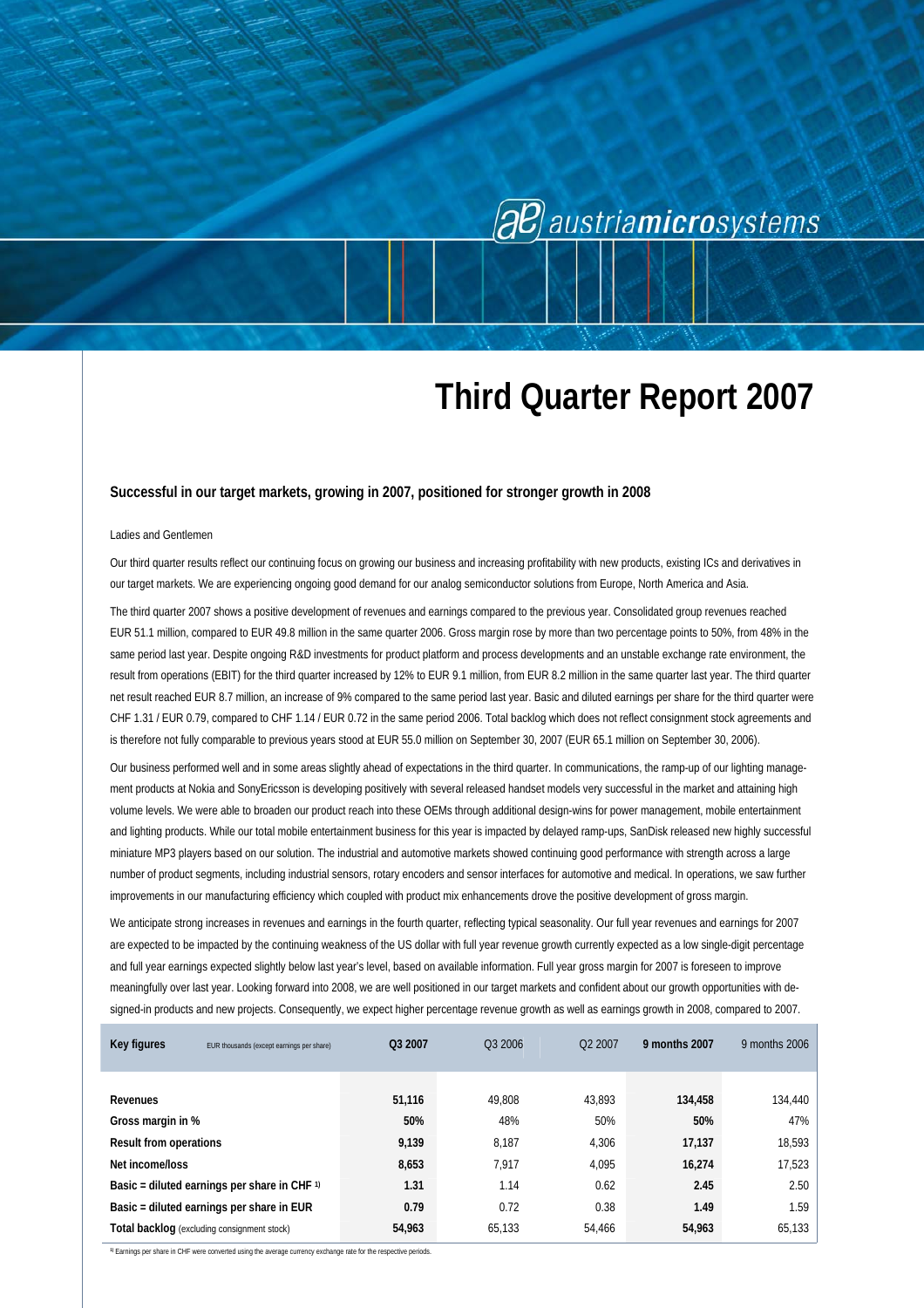### **Consolidated Profit and Loss Statement (unaudited)**

| EUR thousands (except earnings per share)               | Q3 2007   | 9 months 2007 | Q3 2006   | 9 months 2006 |
|---------------------------------------------------------|-----------|---------------|-----------|---------------|
| <b>Revenue Products</b>                                 | 42,075    | 112,092       | 41,026    | 111,153       |
| Revenue Foundry & Other                                 | 9,041     | 22,366        | 8,782     | 23,287        |
| <b>Total revenues</b>                                   | 51,116    | 134,458       | 49,808    | 134,440       |
| Cost of sales                                           | $-25,409$ | $-67,745$     | $-26,120$ | $-71,743$     |
| Gross profit                                            | 25,707    | 66,714        | 23,687    | 62,697        |
| Gross margin in %                                       | 50%       | 50%           | 48%       | 47%           |
| Research and development                                | $-10,346$ | $-30,903$     | $-9,700$  | $-26,559$     |
| Selling, general and administrative                     | $-7,890$  | $-22,897$     | $-6,619$  | $-20,139$     |
| Other operating income                                  | 1,954     | 4,783         | 1,060     | 3,145         |
| Other operating expenses                                | $-286$    | $-560$        | $-241$    | $-551$        |
| Result from operations                                  | 9,139     | 17,137        | 8,187     | 18,593        |
| Net financing costs                                     | $-283$    | $-386$        | $-137$    | $-818$        |
| Income before tax                                       | 8,856     | 16,751        | 8,050     | 17,775        |
| Income tax expense                                      | $-203$    | $-477$        | $-134$    | $-252$        |
| Net income                                              | 8,653     | 16,274        | 7,917     | 17,523        |
| Basic = diluted earnings per share in CHF <sup>1)</sup> | 1.31      | 2.45          | 1.14      | 2.50          |
| Basic = diluted earnings per share in EUR               | 0.79      | 1.49          | 0.72      | 1.59          |

**1)** Earnings per share in CHF were converted using the average currency exchange rate for the respective periods.

**PAGE 2** / 5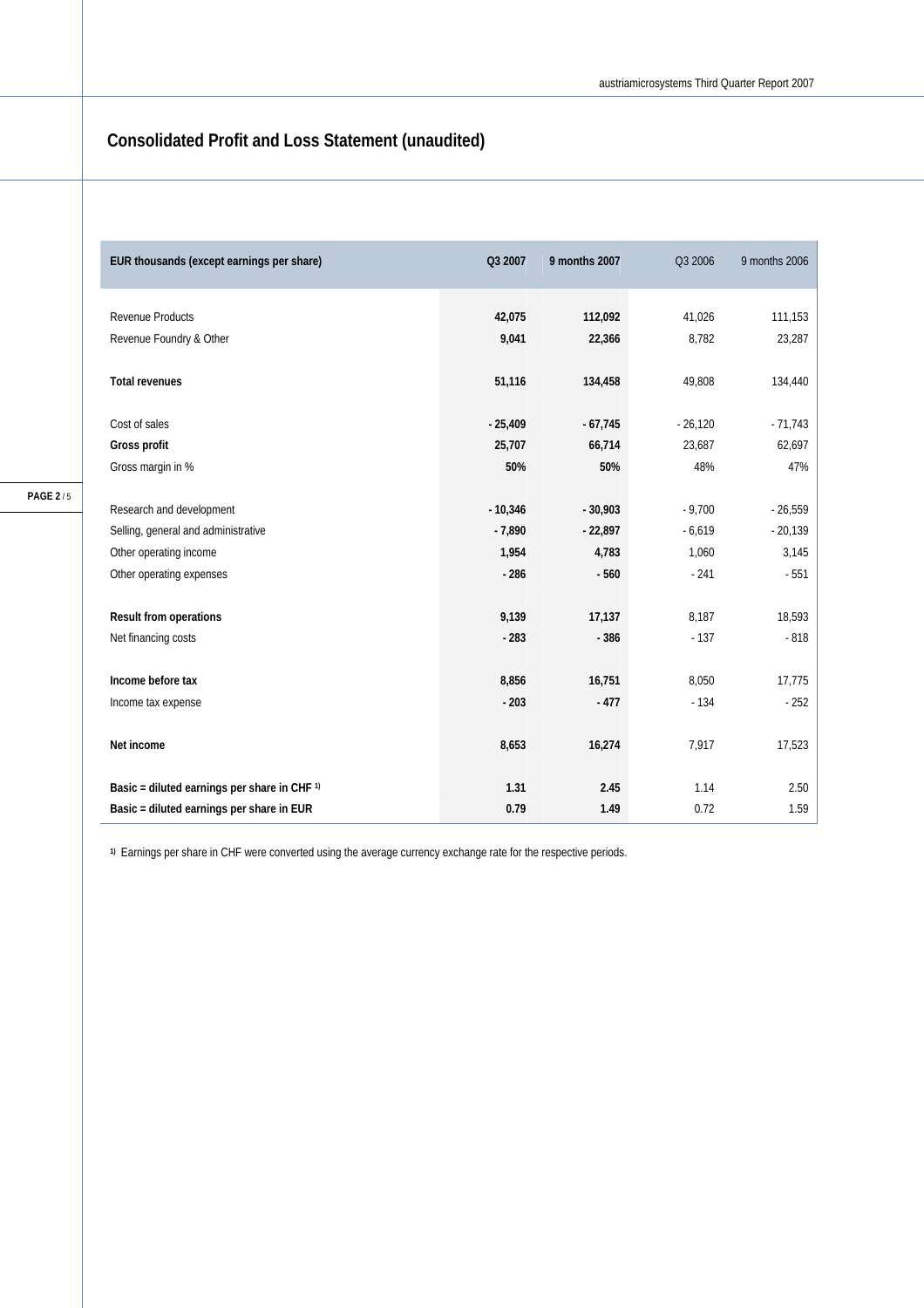### **Consolidated Balance Sheet (unaudited)**

| <b>EUR thousands</b><br>as of              | September 30, 2007 | December 31, 2006 |
|--------------------------------------------|--------------------|-------------------|
| Assets                                     |                    |                   |
| Cash and cash equivalents                  | 3,873              | 17,742            |
| Short-term investments                     | 3,968              | 5,022             |
| Trade receivables                          | 56,627             | 52,886            |
| Inventories                                | 49,611             | 32,179            |
| Other receivables and assets               | 4,927              | 5,199             |
| Total current assets                       | 119,006            | 113,028           |
| Property, plant and equipment              | 138,490            | 135,825           |
| Intangible assets                          | 9,258              | 9,575             |
| Investments and securities                 | 1                  | 1                 |
| Deferred tax assets                        | 30,953             | 30,953            |
| Other long-term assets                     | 0                  | 0                 |
| Total non-current assets                   | 178,702            | 176,353           |
| <b>Total assets</b>                        | 297,708            | 289,381           |
| Liabilities and shareholders' equity       |                    |                   |
| Liabilities                                |                    |                   |
| Interest-bearing loans and borrowings      | 32,301             | 25,826            |
| Trade liabilities                          | 25,457             | 42,137            |
| Provisions                                 | 11,825             | 11,074            |
| Other liabilities                          | 14,753             | 14,020            |
| <b>Total current liabilities</b>           | 84,336             | 93,056            |
| Interest-bearing loans and borrowings      | 13,290             | 15,042            |
| Employee benefits                          | 9,279              | 8,707             |
| Deferred government grants                 | 3,453              | 4,128             |
| Other long term liabilities                | 997                | 258               |
| <b>Total non-current liabilities</b>       | 27,019             | 28,134            |
| Shareholders' equity                       |                    |                   |
| Issued capital                             | 26,693             | 26,662            |
| Share premium                              | 94,851             | 93,080            |
| Treasury shares                            | $-703$             | $-832$            |
| Translation adjustment                     | $-92$              | $-141$            |
| Retained earnings                          | 65,603             | 49,421            |
| Total shareholders' equity and reserves    | 186,352            | 168,191           |
| Total liabilities and shareholders' equity | 297,708            | 289,381           |

**PAGE 3** / 5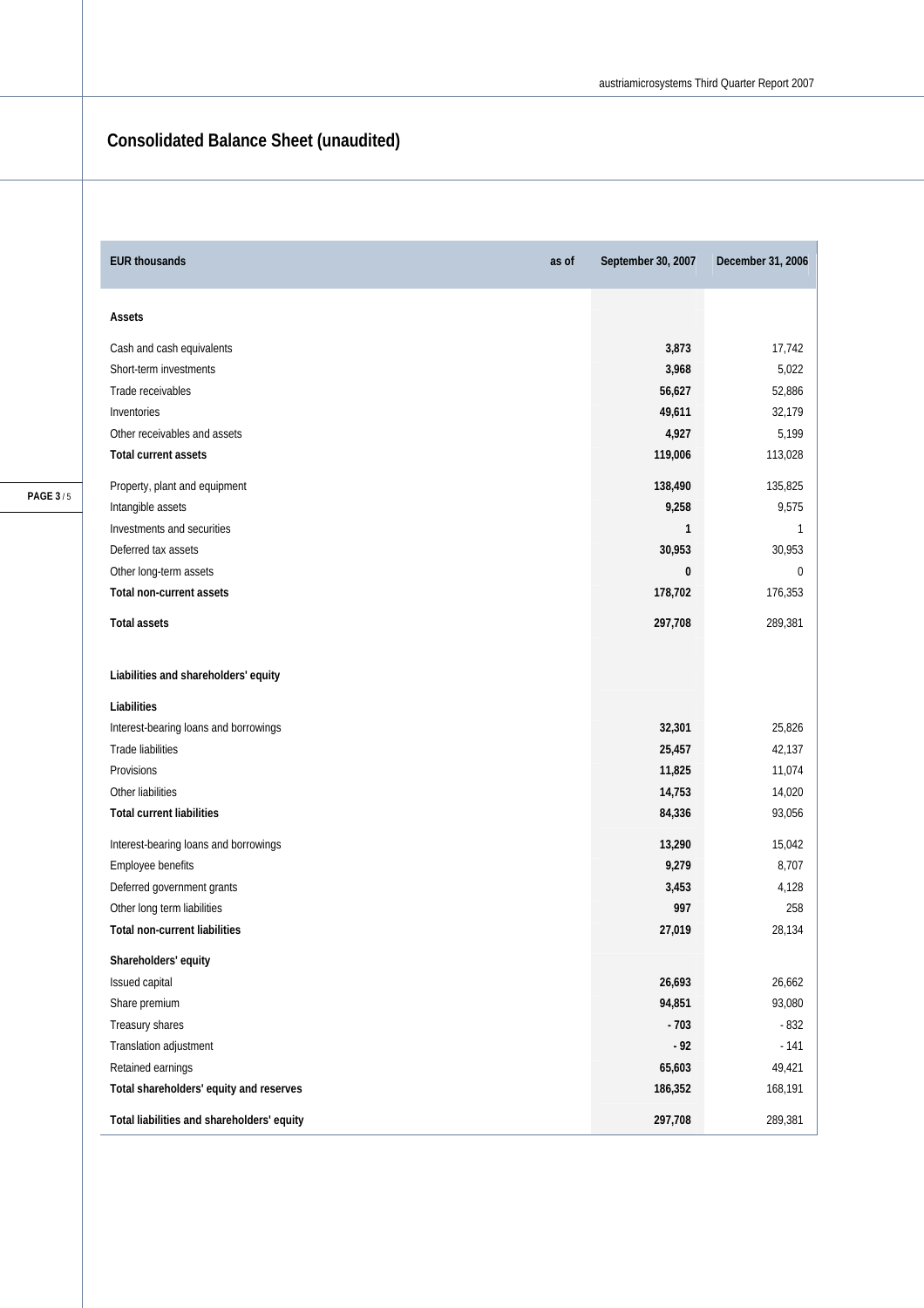## **Consolidated Cash Flow Statement (unaudited)**

| <b>EUR thousands</b>                                       | Q3 2007      | 9 months 2007 | Q3 2006     | 9 months 2006 |
|------------------------------------------------------------|--------------|---------------|-------------|---------------|
|                                                            |              |               |             |               |
| Operating activities                                       |              |               |             |               |
| Income before tax                                          | 8,856        | 16,751        | 8,050       | 17,775        |
| Depreciation (net of government grants)                    | 5,293        | 15,963        | 5,517       | 16,515        |
| Changes in employee benefits                               | 193          | 573           | 193         | 580           |
| Expense from stock option program (acc. IFRS 2)            | 686          | 1,510         | 401         | 783           |
| Changes in other long-term liabilities                     | $-402$       | 64            | $-291$      | $-915$        |
| Gain/Loss from sale of plant and equipment                 | $-6$         | 62            | $\Omega$    | $-109$        |
| Gain/Loss from sale of investments and securities          | $\bf{0}$     | $-94$         | $\mathbf 0$ | $\mathbf{0}$  |
| Net financing cost                                         | 283          | 480           | 137         | 818           |
| Changes in current assets                                  | $-12,038$    | $-21,340$     | $-10,235$   | $-10,965$     |
| Changes in short-term operating liabilities and provisions | 905          | $-1,363$      | 6,371       | 4,336         |
| Tax payments                                               | $-109$       | $-129$        | $-7$        | $-23$         |
| Cash flows from operating activities                       | 3,660        | 12,449        | 10,137      | 28,794        |
| Investing activities                                       |              |               |             |               |
| Acquisition of intangibles, property, plant and equipment  | $-5,585$     | $-32,613$     | $-6,837$    | $-16,151$     |
| Government grants receive                                  | 0            | 0             | 1,301       | 2,349         |
| Acquisition of short term investments                      | $\mathbf{0}$ | $\mathbf{0}$  | $-3,968$    | $-5,014$      |
| Proceeds from sale of plant and equipment                  | 6            | 20            | $\mathbf 0$ | 834           |
| Proceeds from sale of investments                          | 6            | 1,241         | 112         | 163           |
| Interest received                                          | 587          | 1,330         | 450         | 775           |
| Cash flows from investing activities                       | $-4,986$     | $-30,021$     | $-8,941$    | $-17,043$     |
| <b>Financing activities</b>                                |              |               |             |               |
| Proceeds from borrowings                                   | 3,151        | 10,844        | 402         | 730           |
| Repayment of borrowings                                    | $-2,316$     | $-5,568$      | $-11,334$   | $-19,714$     |
| Repayment of finance lease liabilities                     | $-184$       | $-632$        | $-220$      | $-657$        |
| Interest paid                                              | $-487$       | $-1,232$      | $-411$      | $-1,282$      |
| Changes resulting from capital increase                    | 188          | 291           | 65          | 65            |
| Cash flows from financing activities                       | 352          | 3,703         | $-11,498$   | $-20,858$     |
|                                                            |              |               |             |               |
| Net increase/decrease in cash and cash equivalents         | $-974$       | $-13,869$     | $-10,302$   | $-9,108$      |
| Cash and cash equivalents at begin of period               | 4,847        | 17,742        | 22,466      | 21,271        |
| Cash and cash equivalents at end of period                 | 3,873        | 3,873         | 12,164      | 12,164        |